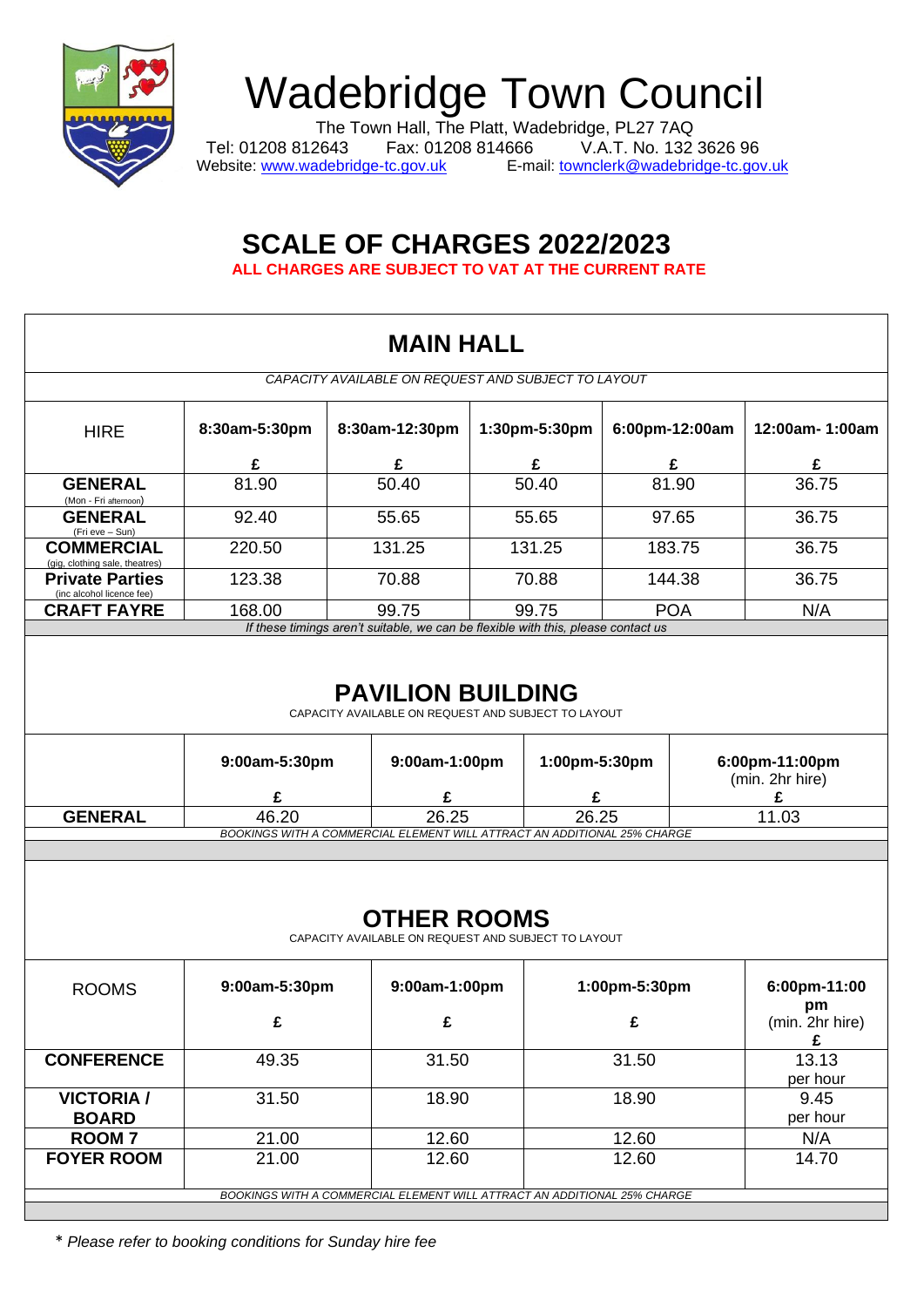| <b>SPOTLIGHTS</b>    | £20.00 per $1st$ session                     | £10.00 per subsequent session |  |  |  |
|----------------------|----------------------------------------------|-------------------------------|--|--|--|
| <b>LAMPS</b>         |                                              |                               |  |  |  |
| <b>SALE OF</b>       | £17.50                                       |                               |  |  |  |
| <b>ALCOHOL</b>       |                                              |                               |  |  |  |
| <b>TABLE HIRE</b>    | £3.00 per table (For external hire)          |                               |  |  |  |
| <b>TEACUPS &amp;</b> | 50p per cup & saucer set (For external hire) |                               |  |  |  |
| <b>SAUCERS</b>       |                                              |                               |  |  |  |

## **BOOKING CONDITIONS**

- Hirers giving cancellation notice of 6 weeks prior to date of event will receive a full refund of the fee paid at time of booking. 4 weeks will pay a 10% admin fee. 3 weeks 50% refund. Refunds will not be made where less than 14 days notification is received. All other bookings must be paid for in full at time of booking
- Piano tuning Hirers responsibility.
- Event period hire discount for the Main Hall ONLY @ 10% for 3 or more consecutive days within 1 week
- *Sunday bookings* are available for Main Hall & Pavilion Building bookings only.} An additional charge of 25% for Pavilion Building.
- Please refer to booking Terms & Conditions and Premises License for full guidance with regard to your booking

## *IF YOU WISH TO DISCUSS YOUR BOOKING WHICH IS NOT COVERED ON THE SCALE OF CHARGES PLEASE CONTACT THE OFFICE AND WE WILL ASSIST YOU WITH YOUR INDIVIDUAL REQUIREMENTS WHERE POSSIBLE*